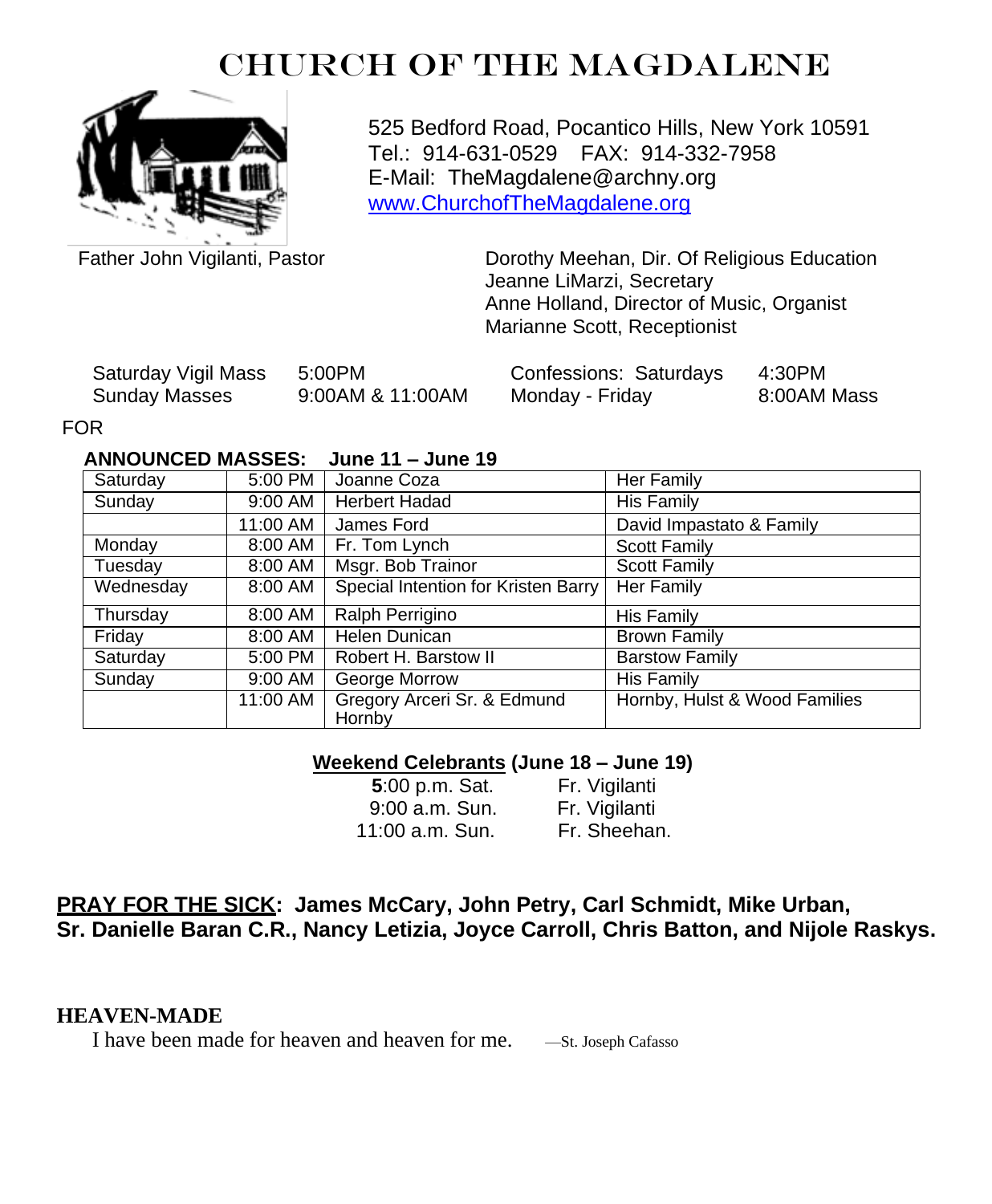## **PARISH CALENDAR**

| <b>June 18 (Sat.)</b> | Men's AA - 7:45-8:45 & 9:00-10:00 a.m.         |
|-----------------------|------------------------------------------------|
| <b>June 19 (Sun.)</b> | Feast of the Most Holy Body & Blood of Christ  |
|                       | <b>Father's Day</b>                            |
| <b>June 24 (Fri.)</b> | <b>Feast of the Most Sacred Heart of Jesus</b> |

**FATHER'S DAY** is Sunday, June 19. Father's Day spiritual bouquet cards are available in the back of the church. Please fill out your intentions and return.

**BIBLICAL ROOTS OF THE TRINITY:** Today's readings show some biblical roots of what Christians would later call the Trinity. Proverbs showcases the role of Wisdom in the work of creation, portrayed as a reality outside of God but integrated into God's work of forming the heavens and the earth. We join the psalmist in sharing Wisdom's delight in God's handiwork: "O Lord, our God, how wonderful your name in all the earth" (Psalm 8:2). In his letter to the Romans, Paul writes of peace with God through Jesus, and the love of God received through the Holy Spirit, distinguishing God, Jesus, and the Holy Spirit while also displaying their abiding unity. Finally, in the farewell discourse from John's Gospel, Jesus—who had earlier spoken of himself as Son of the Father—promises his friends that they will receive the Spirit of truth that will teach and guide them after his departure.

**HOLY ROSARY CHURCH BAZAAR** (Hawthorne) on June 9, 10, 11 (with a rain date of June 12. There will be rides, food, 50/50, games and \$10,000 Pot of Gold.

**ST. ELIZABETH ANN SETON'S ANNUAL TAG SALE** (Shrub Oak) will take place this year on the weekends of June  $18<sup>th</sup>/19<sup>th</sup>$  & June 25<sup>th</sup>/26<sup>th</sup>. Saturday from 10 a.m.-7:00 p.m. and Sunday from 8 a.m.-3:00 p.m. For more info, go to [www.seton-parish.org.](http://www.seton-parish.org/)

**PERSONAL CARE ATTENDANT/DRIVER NEEDED** for retired Franciscan friars in Yonkers. Will work with nurse, care team and house manager to administer personal care, assist with mealtime, transport residents to medical appointments and do grocery shopping and errands. Full-time, 11 a.m.-7 p.m., some weekend shifts. Valid driver's license and proof of vaccination required. Call 914-761-3008 x211, or email [mronan@capuchin.org.](mailto:mronan@capuchin.org)

**CARDINAL'S APPEAL 2022:** Every gift counts! You may fill out an envelope or go to: cardinalsappeal.org/donate. **Please be sure to make out your check to the Cardinal's Appeal. As of June 3, we have 114 participants who have pledged \$73,601.** Our goal was \$59,000. Thank you to all who have donated to the Appeal!

## **FORGIVENESS**

To forgive is to set a prisoner free and to discover that the prisoner is me. —Anonymous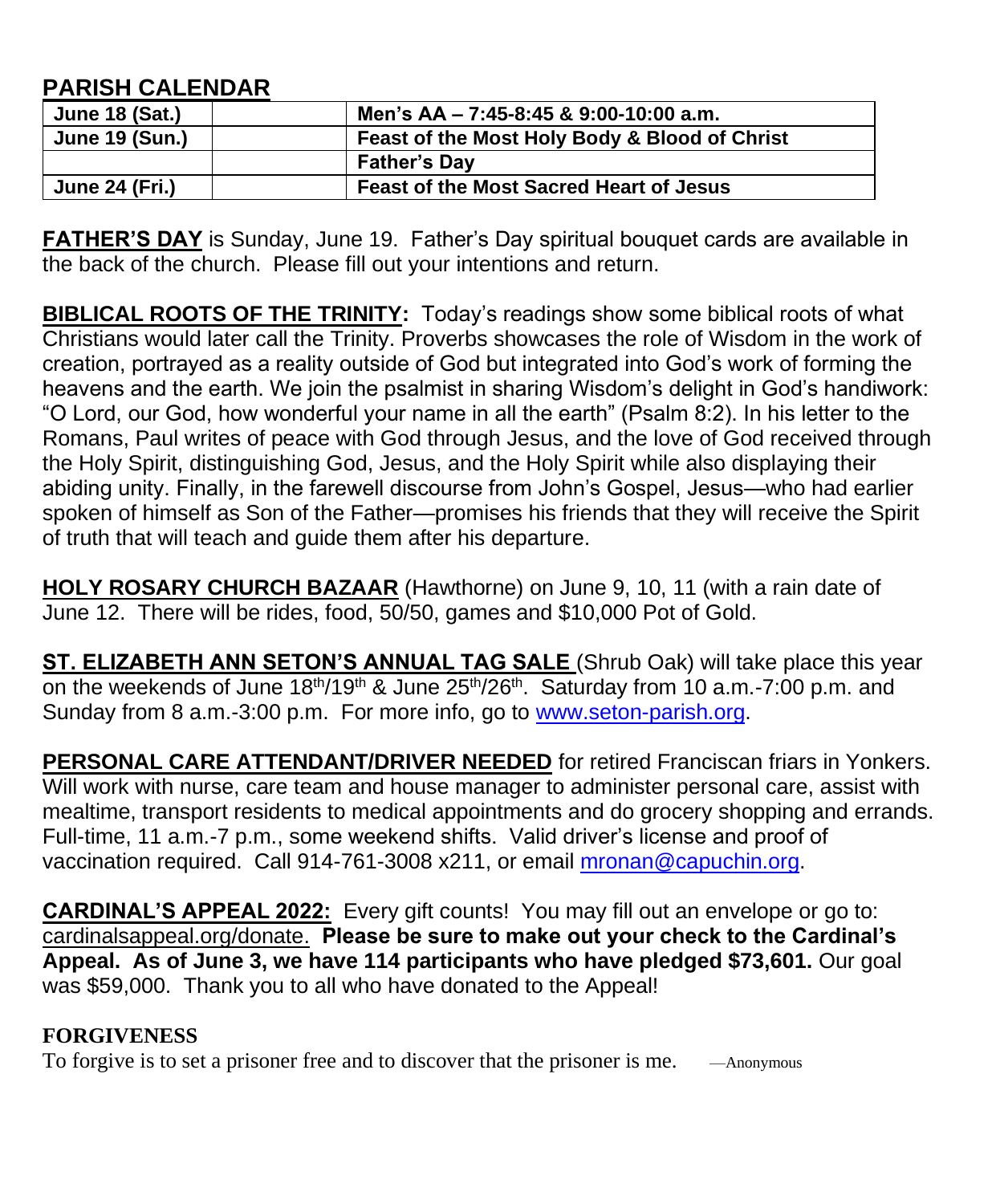Dear Parishioners:

We are still waiting for word about how the transition for the Magdalene will take place on July 1. The diocese has been remiss in announcing transfers and appointments of priests throughout the entire diocese. In my 50 years of priesthood, I have never seen such poor coordination between the diocese, its parishes, and its priests. As of today, the  $7<sup>th</sup>$ , I have been assured, by a phone call from the Vicar for Clergy, that a new pastor will be here on July  $1<sup>st</sup>$ . The fact that, despite the priest shortage, the Magdalene will receive a new pastor, is an affirmation of our efforts in the last six years to expand the Magdalene's visibility, with the financial ability to assist, not only our local community, but, more pertinently, the diocese itself. What a reversal of fortune, since I was told six years ago, that when I retired, the parish would be closed. So much for predictions*!*

- 1. Last weekend's attendance: 5pm, 50; 9am, 96; 11am, 72. Live stream: households watching live, 124; watching later, 60. I would like to thank Anne, Nancy, and Jim for enhancing our Pentecost celebration with an inspirational rendition of the Sequence. Thanks, also, to some of the members of the choir who joined them at the 11am.
- 2. Congratulations to our students graduating from college, high school, and grammar school for making it through another tough academic year due to the pandemic.
- 3. We welcome Braydon Mac Steel to our parish community. Braydon received the sacraments of initiation on Pentecost at the 11am mass. It is a reminder that the parish sacramental life is alive and well. Last weekend saw two weddings, two baptisms, and a funeral service. Next weekend (11th and 12th) four baptisms are scheduled, as well as an internment of ashes. There are no weddings scheduled for July and August since we could offer no assurance that a priest would be available to officiate.